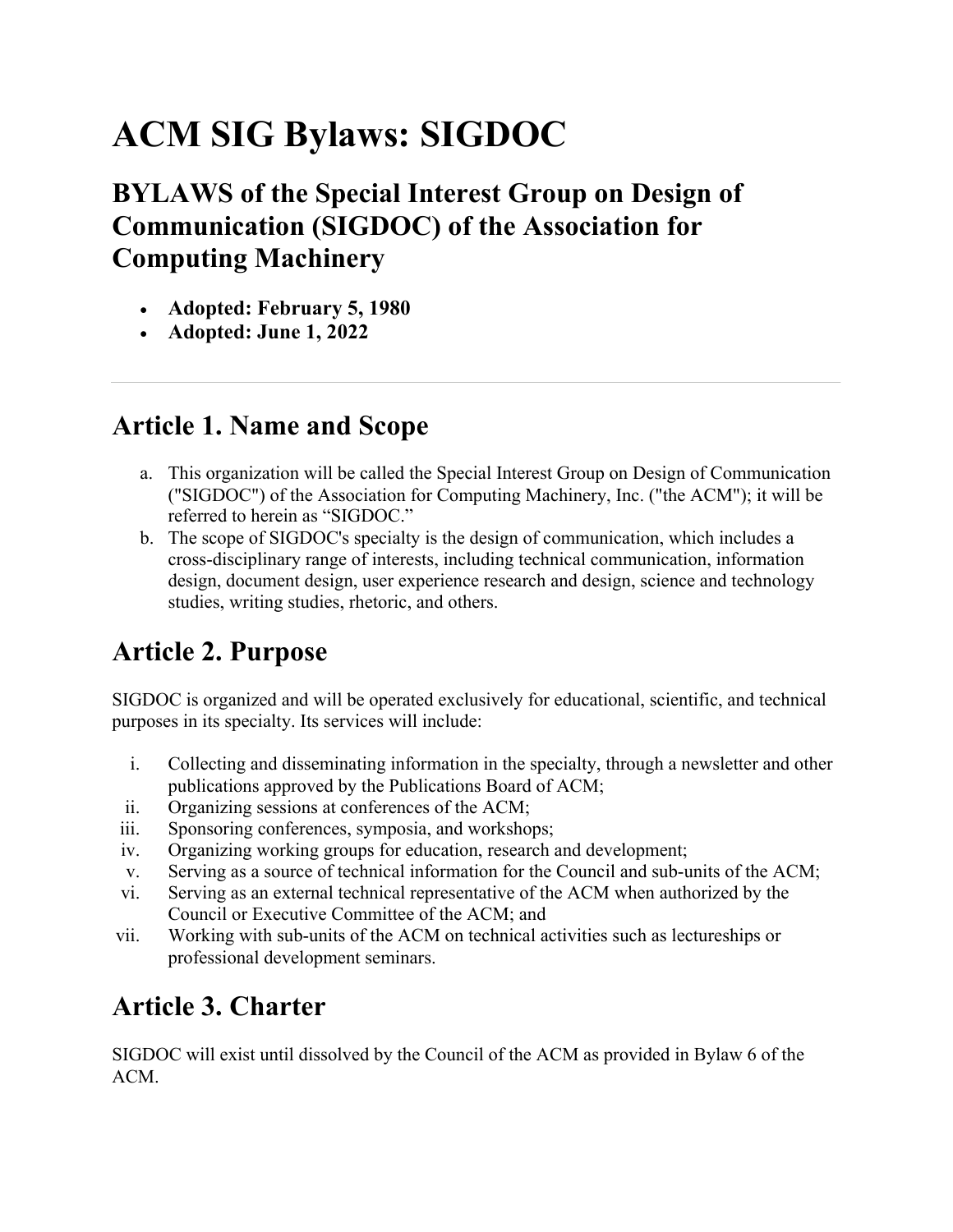## **Article 4. Officers**

- a. SIGDOC officers are the Chair, the Vice-Chair, and Secretary-Treasurer. The Officers are elected for three-year terms without extension beginning July 1.
- b. The Chair is the principal officer and is responsible for leading SIGDOC and managing its activities. The duties of the Chair are:
	- i. Calling and presiding at SIGDOC Executive Committee and business meetings;
	- ii. Conducting SIGDOC activities in accordance with the policies of the ACM;
	- iii. Making all appointments and filling vacancies as authorized herein;
- c. The duties of the Vice-Chair are:
	- i. Assisting the Chair in leading and managing SIGDOC; and
	- ii. Presiding at meetings when the Chair is absent.
- d. The duties of the Secretary-Treasurer are:
	- i. Maintaining the records and correspondence of SIGDOC;
	- ii. Keeping and distributing the minutes of business and Executive Committee meetings of SIGDOC; and
	- iii. Managing SIGDOC's finances according to the Financial Accountability Policy of the ACM. This includes preparing the annual budget, monitoring SIGDOC's disbursements for adherence to the annual budget, and preparing financial reports as required.

## **Article 5. The Executive Committee**

- a. The SIGDOC Executive Committee comprises the officers, the Past Chair, and the Editor of the SIGDOC Newsletter (*Communication Design Quarterly*). No person may hold two positions on the Executive Committee. All members of the Executive Committee, with the exception of the Past Chair, have voting privileges.
- b. The Executive Committee shall determine policies of SIGDOC in the interest of SIGDOC and the specialty it represents. The Executive Committee shall determine such policies in accordance with the provisions of the bylaws and shall implement such policies as provided in these bylaws.
- c. The general duties of the SIGDOC Executive Committee will be to advise the Chair on all matters of interest to the SIG. Specific duties or responsibilities may be specified in these bylaws or assigned by the Chair. All the major management policy decisions of the SIG must be approved by the SIGDOC Executive Committee. The SIGDOC Executive Committee will forward nominations for and vote on organizational awards and grants. Each award requires a simple majority. Support or dissent of each member of the EC can be noted in meeting minutes.
- d. All members of, or candidates for, the SIGDOC Executive Committee must be voting members of ACM and of SIGDOC.

#### **Article 6. Vacancies and Appointments**

a. Should the Chair leave office before their term expires, the Vice-Chair will assume the duties of Chair. Should any other office or the position on the Executive Committee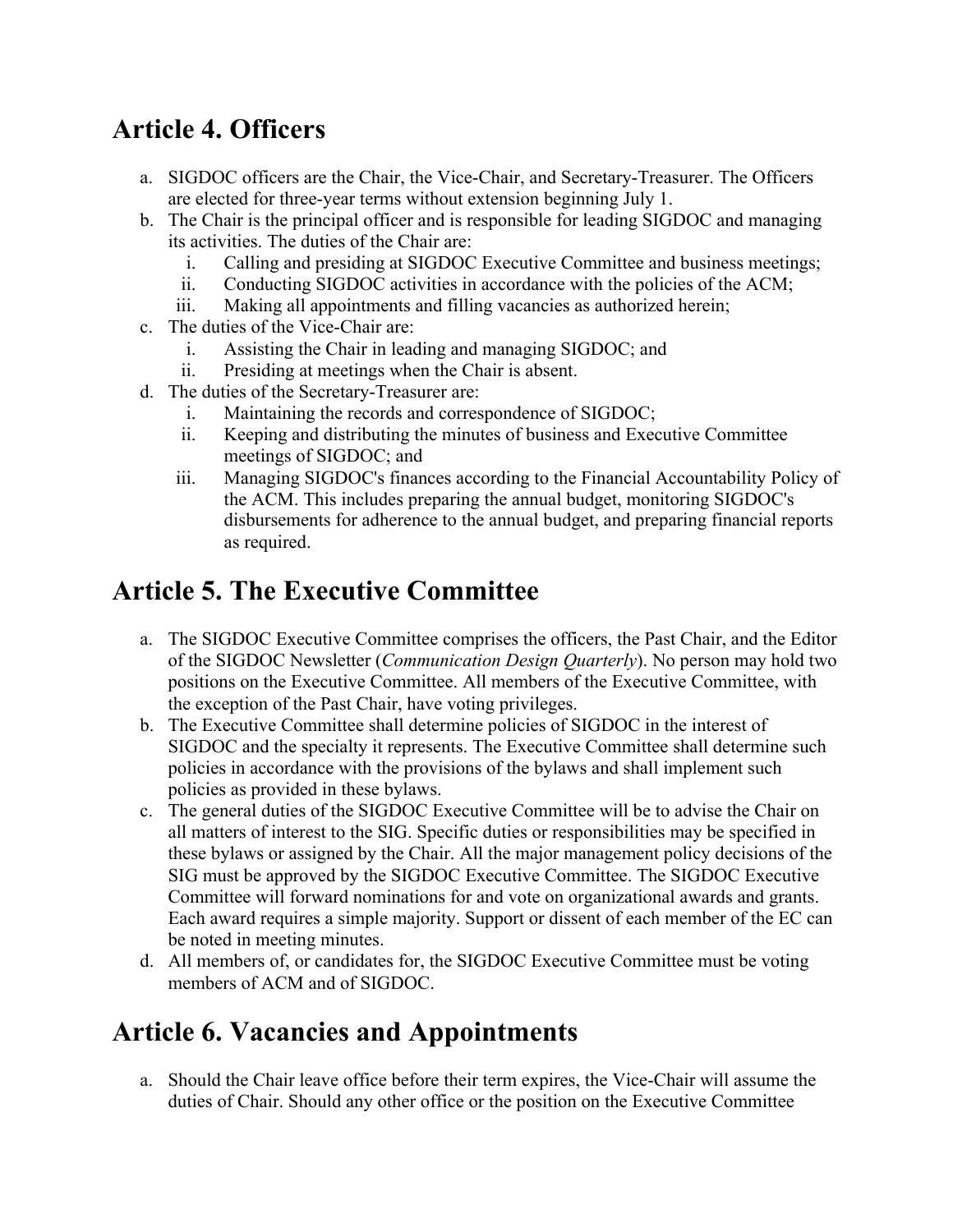reserved for the Past Chair of SIGDOC become vacant, the Chair of the SIG Board may, on nomination of the Chair of SIGDOC, fill the vacancy. The Chair may fill vacancies in offices they have appointed according to the procedures for making the original appointments as provided herein.

- b. Should a vacancy be unfilled, either because of inadequacy of these Bylaws or because of a dispute, or for any other reason, the SIG Board may fill it (as provided in Bylaw 6 of the ACM),
- c. All appointments expire automatically when the Chair's term of office expires. Appointees, however, will continue to serve until a successor is appointed by the new Chair.

## **Article 7. The Newsletter**

- a. SIGDOC will release a publication at regular intervals as determined by the Executive Committee. The newsletter will be distributed to all SIGDOC members. Publication subscriptions may be sold to non-members.
- b. With the advice of the officers and existing Editor in Chief, the Chair will conduct a search for the Editor in Chief of the newsletter, who will become a member of the SIGDOC Executive Committee. The Editor in Chief will hold this position for the same 3-year term as the Executive Committee, and this position may be renewed once, at the will of the Executive Committee, for a total Editorship of six (6) years.
- c. The duties of the newsletter Editor are to:
	- i. Provide editorial vision of the publication;
	- ii. Oversee selection of board members and reviewers;
	- iii. Oversee selection of a Book Review Editor;
	- iv. Facilitate equitable and expedient review of manuscripts; and
	- v. Increase submission and subscription numbers.

## **Article 8. Ad hoc Committees**

- a. The Executive Committee may create ad hoc committees to accomplish specific tasks or to advise the Executive Committee on specific issues.
- b. The decision to create an ad hoc committee, and decisions about a committee's charter, scope, and duration, is made by the Executive Committee.
- c. The Chair of an ad hoc committee is selected by the Executive Committee. The members of an ad hoc committee are selected by the Executive Committee; or, they may choose to delegate this role to the Chair of the ad hoc committee.
- d. A Chair or member of an ad hoc committee may be removed by the Executive Committee.

## **Article 9. The Advisory Board**

a. The purpose of the Advisory Board is to allow members outside of the Executive Committee to participate in setting policy and direction for SIGDOC. It will include up to 8 members.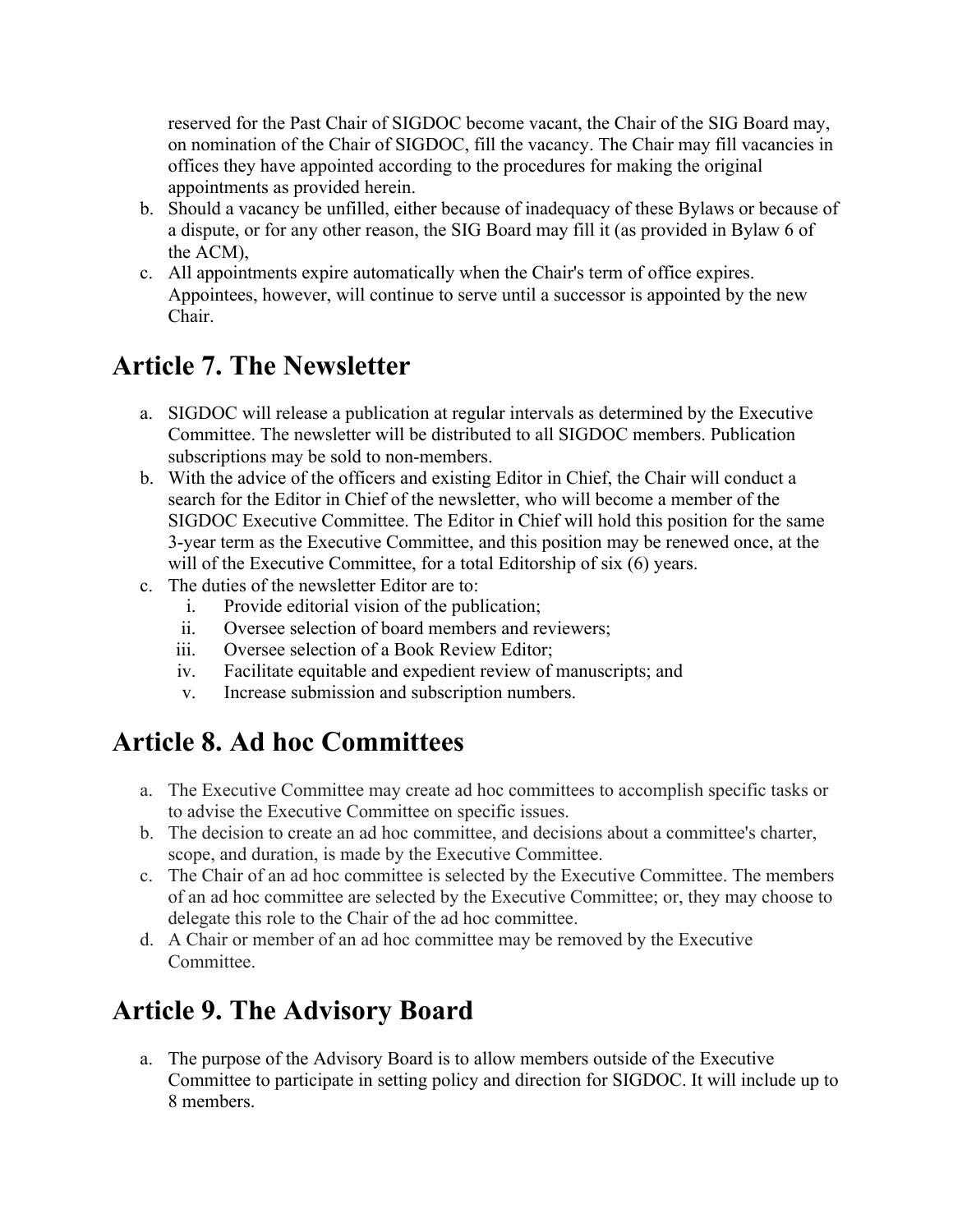- b. At its option, the Advisory Board may select one of its members-at-large to be its Chair.
- c. Additions to the SIGDOC Advisory Board can be suggested by any member of the SIGDOC community; official appointment must be approved by the Executive Committee by majority vote.
- d. SIGDOC Advisory Board Members are appointed by the SIGDOC Chair based on input from the SIGDOC EC. Appointments last for two years unless otherwise approved by the EC. Board membership is limited to two consecutive two-year terms: board members can serve multiple tenures over their careers.

## **Article 10. Membership, Dues and Voting Privileges**

- a. An eligible person becomes a member only after enrolling and paying the required dues. The dues for SIGDOC are determined by the SIGDOC Executive Committee with the approval of the Chair of the SIG Board.
- b. All members of SIGDOC may vote in any ballot conducted with SIGDOC. On any ballot, the votes cast by non-ACM members of SIGDOC will, if necessary, be prorated downward so that their effective total cannot exceed 50% of the eligible vote.

## **Article 11. Reports and Records**

SIGDOC's Chair is responsible for filing reports about SIGDOC and all its ad hoc committees as required by the SIG Board. These include:

- a. An annual report on the activities of SIGDOC and its ad hoc committees during the previous calendar year (to include demographic information including but limited to membership breakdown by gender, race, ethnicity, and professional rank);
- b. All reports required by the Financial Accountability Policy of the ACM; and
- c. Closing reports on conferences and symposia (co)sponsored by SIGDOC or any of its ad hoc committees, as required by the ACM. The membership records of SIGDOC will be maintained by ACM Headquarters.

# **Article 12. Elections**

- a. By September 30 of each election year, the Chair will appoint a nominating committee which will propose at least two consenting candidates for each elective office of SIGDOC. The slate of candidates elected by the nominating committee must be presented to all the SIGDOC members by the following January 31.
- b. SIGDOC emphasizes the importance of recruiting a diverse pool of candidates to serve as elected officers. Calls for nominations will be distributed widely with this emphasis in mind and will encourage nominations from under-represented communities.
- c. A petition from 1% of the voting members of SIGDOC will place other consenting candidates on the ballot. Petitions must be received by the Secretary-Treasurer of SIGDOC no later than March 15.
- d. The election will be conducted among eligible voters by ACM Headquarters by June 1, following the election procedures of the ACM, unless different procedures have been